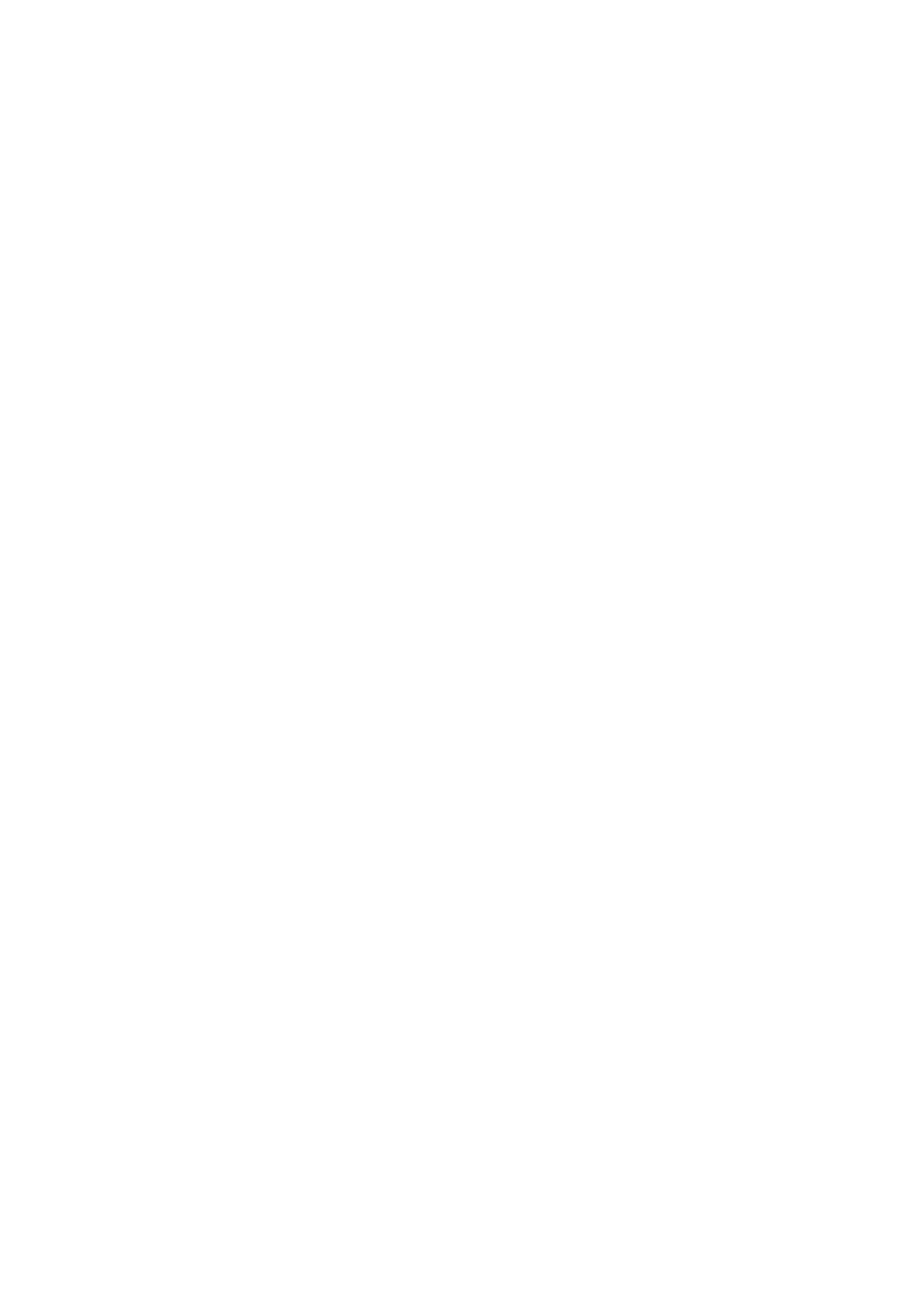Table of contents

Page

NOTE! This Manual is intended for use by experienced mechanics using safe procedures in properly equipped shops.

Safety precautions should always be followed such as wearing safety glasses, using adequate lifting aids, and using tools and equipment in good condition. Sisu Axles, Inc., its agents, associates or representatives are not responsible for damage or injury occurring while working on their components.

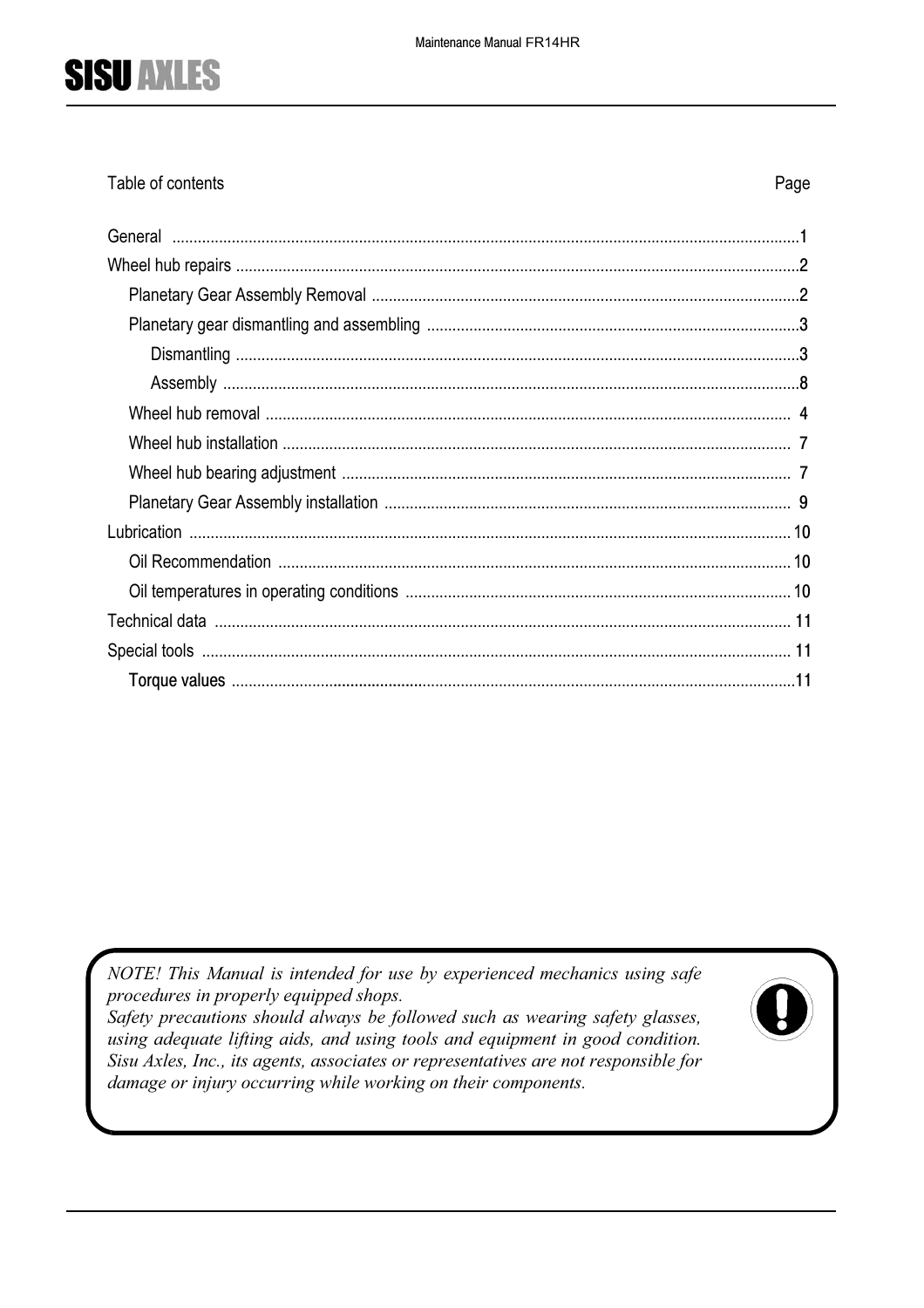

### **1. GENERAL**

In this manual, there are repair instructionjks for the hub reductions, which are used in Sisu FRDP-14, FRMP-14 and FRFP-14 axles. The wheel hub incorporates a planetary type hub reduction with 5 planet gears. Hub repair can be performed in the vehicle or when the axle removed and taken to the workshop.



NOTE! Repair instructions for the drive gear and for the brakes are in separate manuals.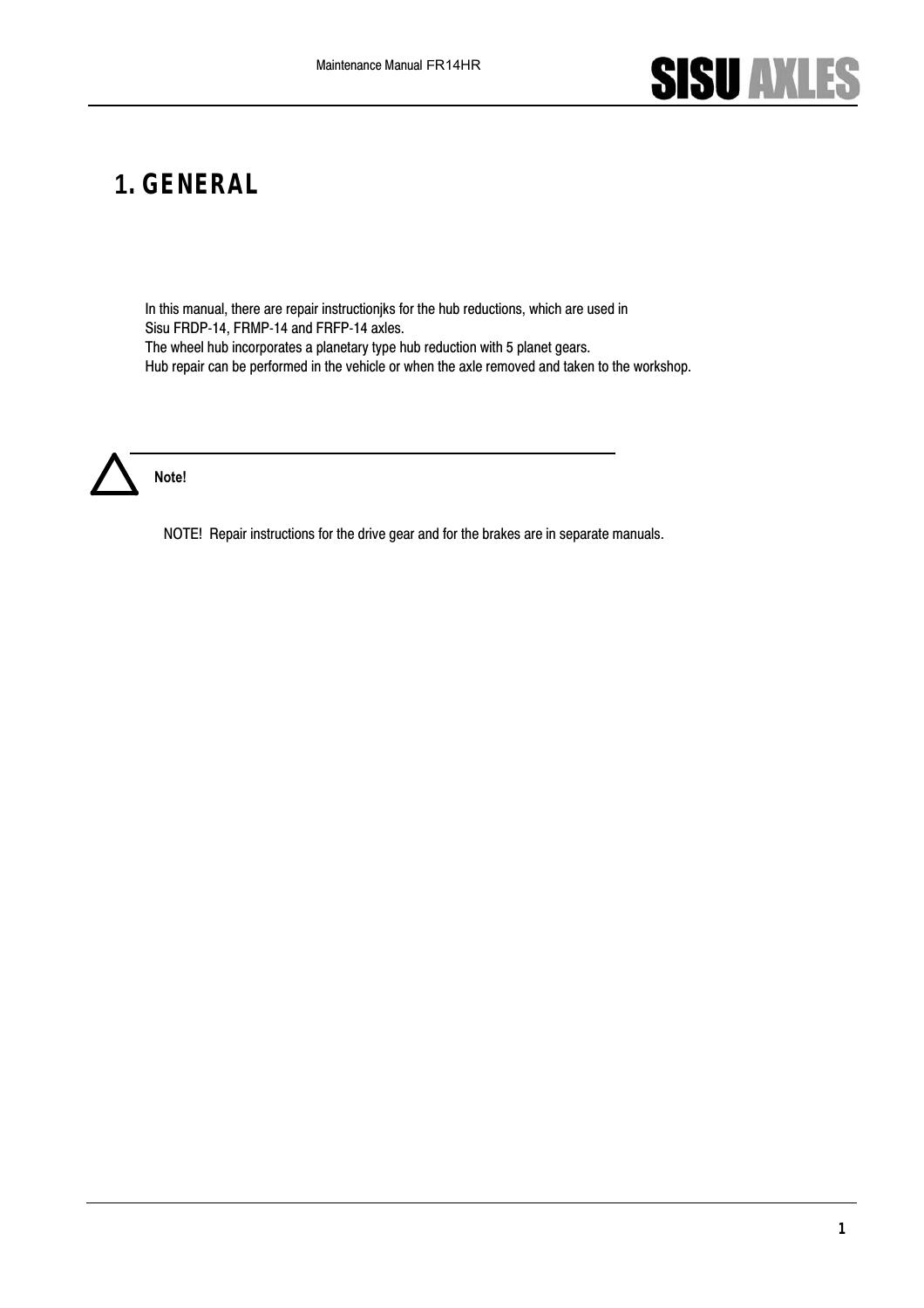### **2. REPAIR**

#### **2.1 WHEEL HUBS**



**2.1.1 Removal**

- 1. Lift axle up and support it on axle stands. Take off the wheel and tire assemblies.
- 2. Remove brake drum. Utilize pulling screws if necessary.
- 3. Remove drain plug (lower plug in [Picture](#page--1-0) [1.](#page--1-0)) and drain oil from the wheel hub housing into a suitable container.

Picture 1. Wheel hub drain plug.



Picture 2. Unscrewing hub housing retaining screws.



Picture 3. Hub housing removal.

4. Unscrew hub housing retaining screws (4 pcs, see [Picture](#page--1-1) 2.) and remove hub housing [\(Picture](#page--1-2) 3.).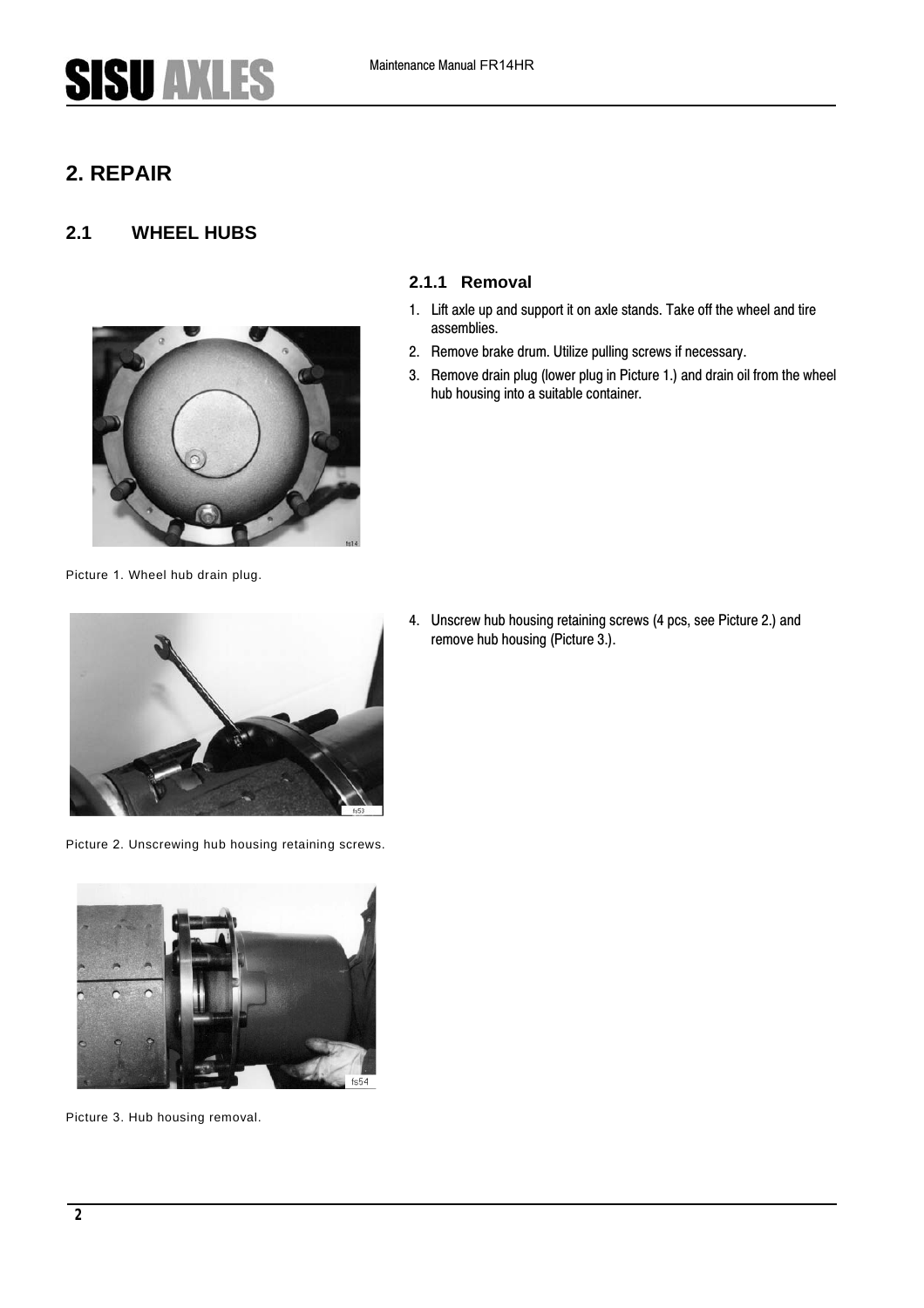

☞*NOTE. In non-drive FRND-14 axles, there are no moving planetary gear parts inside. The ring gear hub (Item 12 in picture 10.) is used without the ring gear and wheel hub removal and installation as well bearing adjustment are the same in all axle types. Oil filling of the wheel hub is the same in all axles.*



Picture 4. Wheel hub of a non-drive axle in sectional view

5. Remove the planet carrier cover (Item 22 in [Picture 10](#page-8-0).) by unscrewing planet carrier cover retaining screws and by using pulling screws (M10).



Picture 5. Using planet carrier cover pulling screws.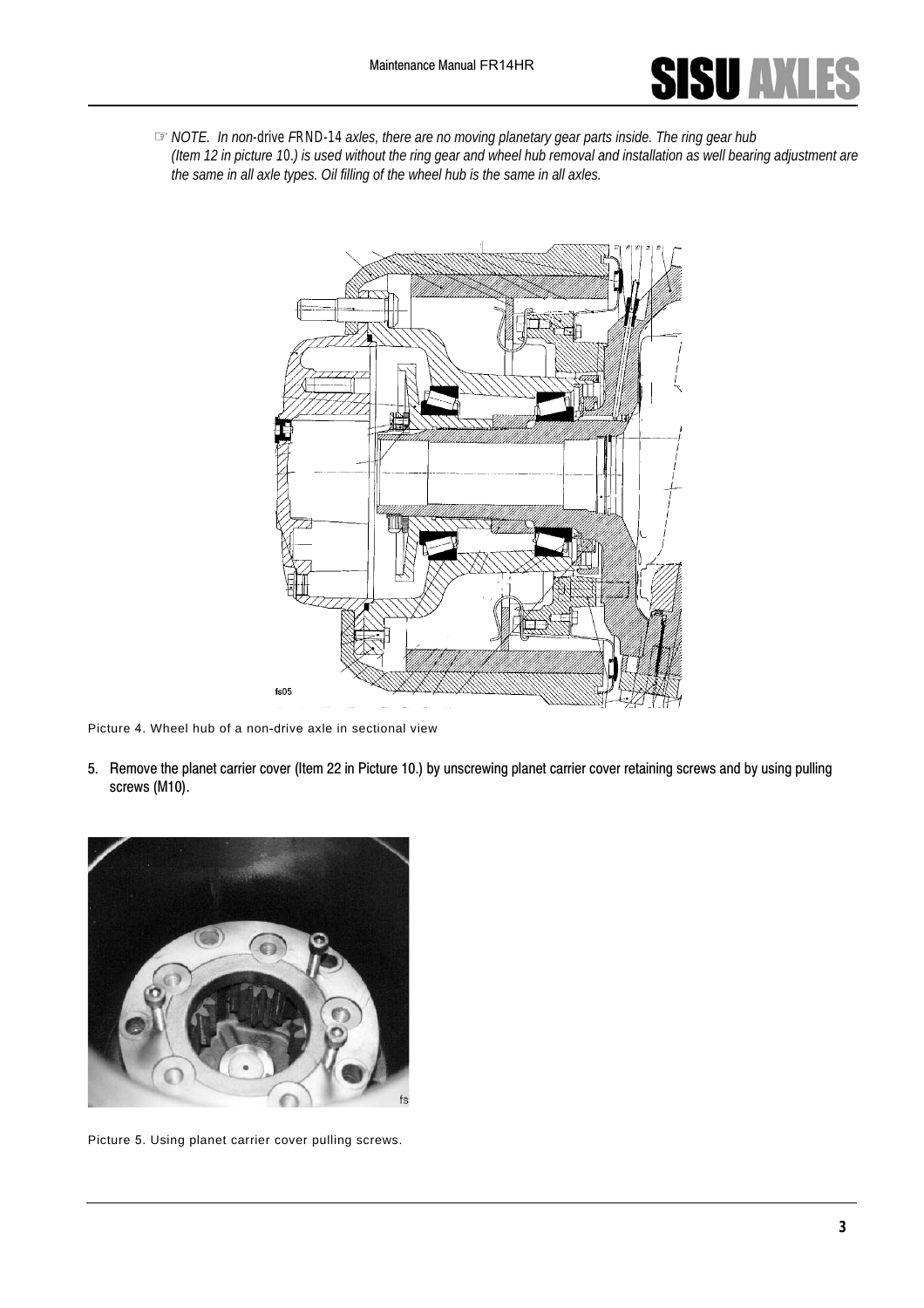

<span id="page-6-0"></span>Picture 6. Planet gear shafts removing with a special tool.

- 6. Pull out the planet gears and take care to contain the bearing needles and spacers which are loose in the planet gears. If necessary pull out the planet gear axle shafts ([Picture 6.\),](#page-6-0) perform it with a special tool 7543-049-05.
- 7. Remove the sun gear circlip (Item 20 in [Picture 10](#page-8-0).) and take the sun gear (Item 19 in Picture 10.) off the half shaft. Remove also the circlip below the gear (Item 18 in Picture 10.)

8. Remove the locking screws [\(Picture 7.\)](#page-6-2) from the bearing adjustment nut. Remove the nut with the special tool 7143 024 020. Remove the lock plate (Item 14 in [Picture 10](#page-8-0).).



Picture 7. Bearing adjustment nut lock screws.

<span id="page-6-2"></span>

9. Remove the ring gear and the ring gear hub from the axle tube ([Picture](#page-6-1) [8.\)](#page-6-1). The outer bearing will follow the ring gear hub. To make removal easier, support the wheel hub.

<span id="page-6-1"></span>Picture 8. Removing the ring gear and the ring gear hub.

After removing the planetary ring gear and its hub, you can remove the wheel hub. The inner wheel bearing and the hub seal can now be removed. If bearing replacement is required remove the bearing cups from the hub with a soft drift.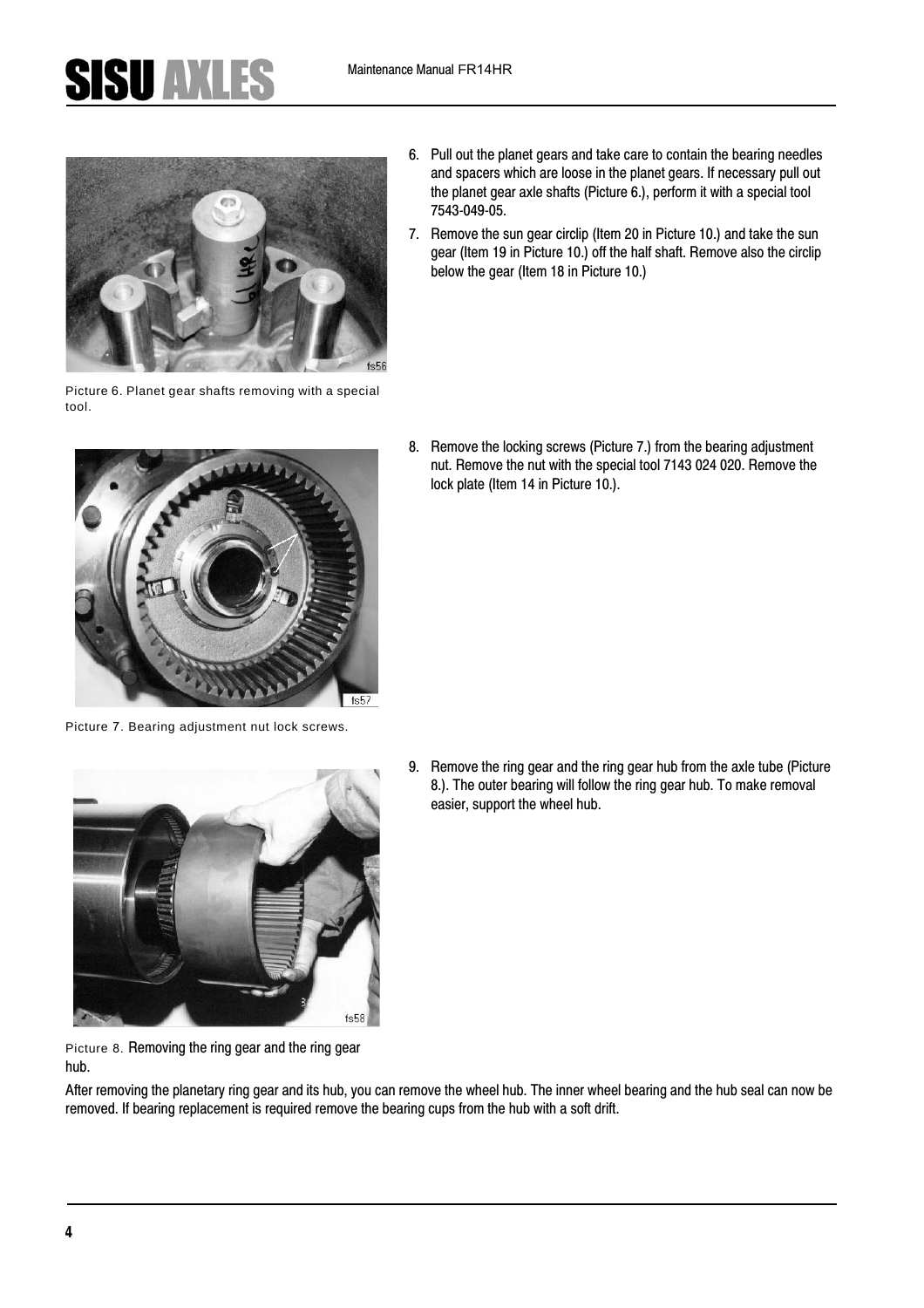



Remove the retaining ring. Remove the ring gear from the ring gear hub by tapping lightly with a soft metal hammer.

Picture 9. Retaining ring removal.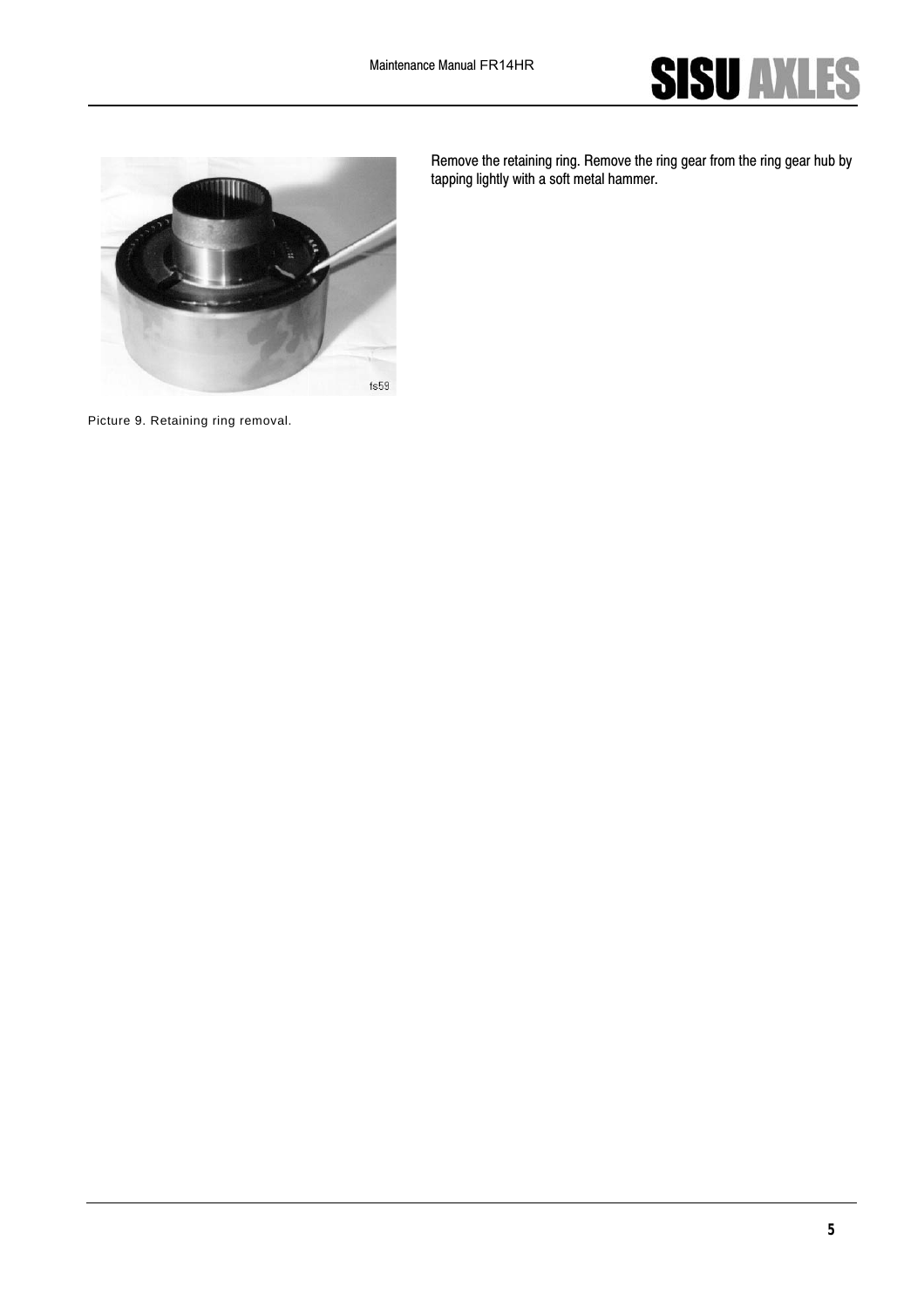

<span id="page-8-0"></span>Picture 10. Exploded view of wheel hub assembly.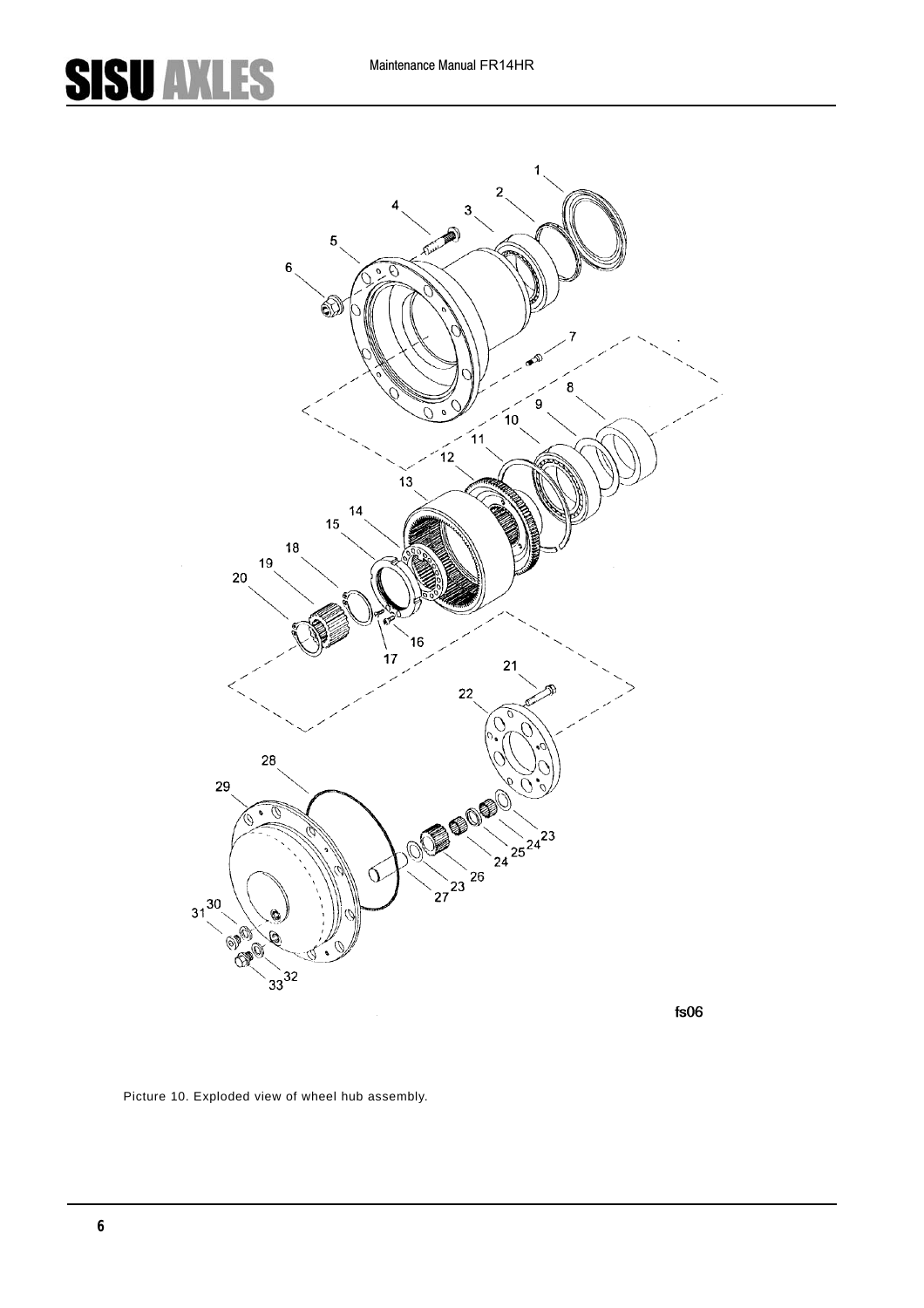#### **2.2 Assembly:**

Inspect the wheel hub carefully before assembly. Always install a new wheel hub seal (Item 1 in picture 10.). Replace any bearings which have any defects such as scratches, worn spots or discolouring. Ensure that bearing cups are tight in their seats. If cups are loose in the hub, the hub must be replaced. Inspect the planetary ring gear and its mounting in the hub. If any defects are found in the ring gear, it must be replaced.

Using a shop press, install the bearing cups in the wheel hub. Lubricate the seal and the bearing with grease. Install the inner bearing cone and the wheel hub seal into the wheel hub.



Picture 11. Checking of the wheel hub bearing clearance **Available shims for hub bearing adjustment:**

#### **2.2.1 Wheel hub bearing adjustment:**

- 1. Lift the wheel hub onto the steering knuckle. Install the lubricated outer hub bearing.
- 2. Install the locking plate (Item 14 in [Picture 10](#page-8-0).) and bearing adjusting nut and tighten slightly by wrench No. 7543-050-020. Adjust the wheel hub bearing as follows:
- 3. Tighten the adjusting nut to 1000 Nm [738 lb-ft] torque while rotating the hub. Then, tighten the nut so that it can be locked in this position with two lock screws (The longer screw shall be inserted into the hole of the nut, which is aligned with a bore in the locking plate 14 in [Picture 10](#page-8-0).).
- 4. Attach a dial gauge by its magnetic holder to the hub, and place the tip of the gauge against the ring gear hub. Move the hub in the direction of the axle and read the bearing clearance on the dial.The correct clearance is -0,05 ... 0,05 mm. Adjust the clearance, if necessary, by changing the shim plates. Thicker plates increase the clearance.
- 5. Use Loctite locking liquid and tighten the lock screws to 12 Nm [9 lb-ft] torque with a torque wrench.

| 590731-09520 | $(0.20 \text{ mm})$ |
|--------------|---------------------|
| 590731-09530 | $(0,30$ mm $)$      |
| 590731-09550 | $(0.50 \text{ mm})$ |
| 590732-09510 | $(1.00$ mm)         |

#### **2.2.2 Drive shaft spline inspection and installation:**

Inspect the drive shaft splines and associated sun gears prior to installation. Pay special attention to the condition of the sun gear teeth (Item 19 in picture 10.). If cracks or other defects are found, the sun gear has to be replaced. Install the lower circlip (Item 18 i[n Picture 10](#page-8-0).) on the half shaft groove and the sun gear the chamfered side of the teeth outwards. Lock the sun gear in place with the circlip (Item 20 in [Picture 10.](#page-8-0)).

If excessive clearance is found between the drive shaft splines and the sun gear, the sun gear and/or the drive shaft complete or the outer end have to be replaced.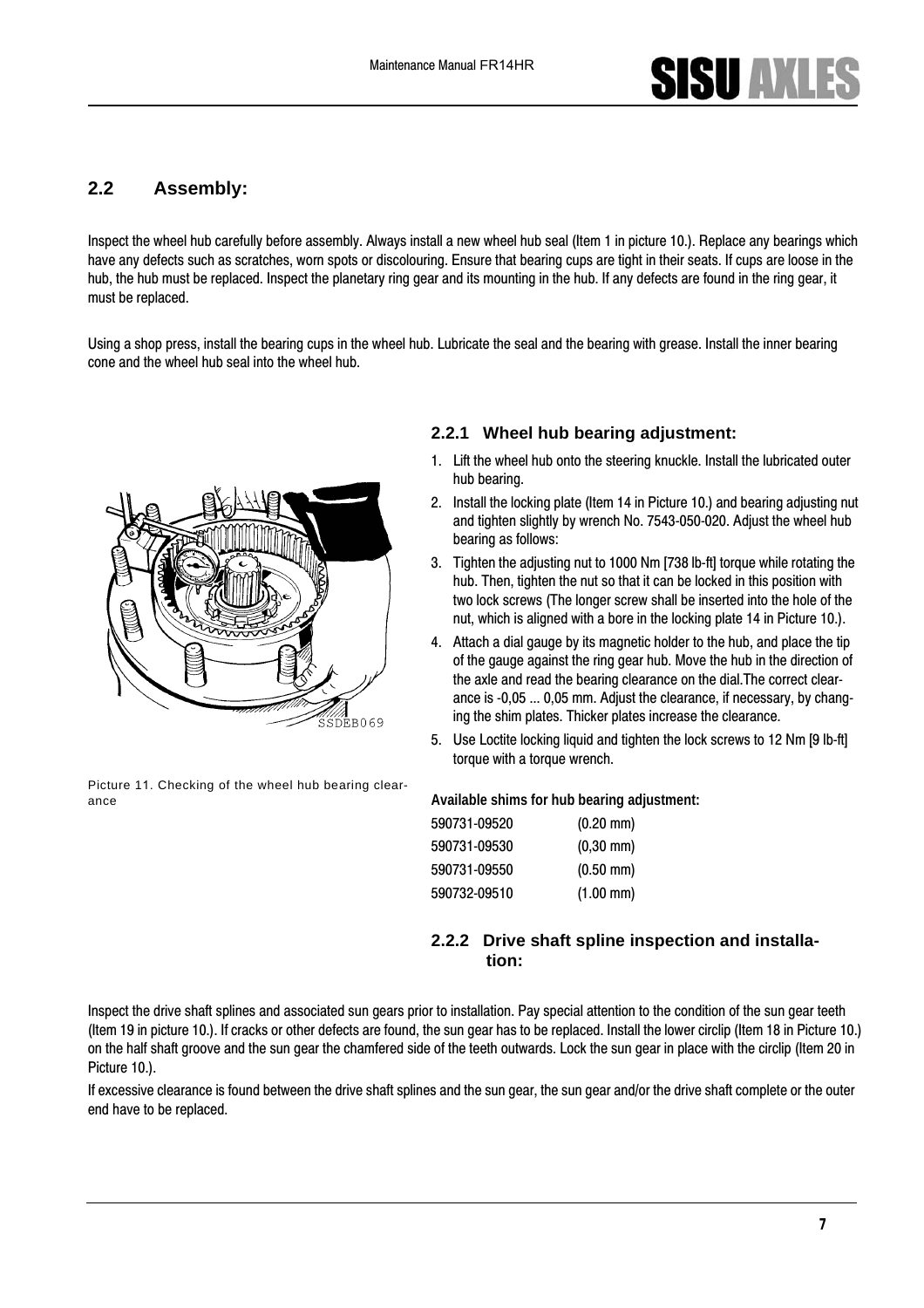#### **2.3 Assembly of planet carrier**

([See Picture](#page-8-0) 10.):

Inspect all planetary gear components and discard all excessively worn or damaged parts. Insert needle bearings (24) and spacers (25) between the bearings and other spacers (23) outside of the planet gears. Use grease to make assembly easier and to ensure lubrication at startup.



Picture 12.Positioning of the planet gear shafts

- 1. Press the planet gear shafts (27) to the hub housing by using a workshop press and a special guiding tool 7543-049-[06 and too](#page-10-0)l 7543-049-030 for positioning the planet gear shafts. Use planet carrier cover plate retaining screws to fix the guide tool. Use a special tool 7543-049-02 (support plate) under the hub housing to prevent the hub housing rolling while pressing the planet gear shafts.
- 2. Place planetary gears with thrust washers (23) onto the planet gear shafts. Install the planet gears so that the chamfered sides of the teeth point out to the wheel hub to make hub housing installation easier. Install the planet carrier cover (22). Use Loctite locking liquid on threads and tighten the planet carrier cover retaining screws manually or by using a slow speed screw machine to 180 Nm [130 lb-ft] torque.

<span id="page-10-0"></span>

Picture 13.Installation of the planet gear shafts.

☞*NOTE! When installing planet gear shafts, chamfers must be directed out so, that installation of the planet carrier half (Item 22 in picture10.) is possible. There is a special tool -positioning tool, part no. 7543-049-030 available but if not, the planet carrier half can be used as a guide tool when turned up side down*.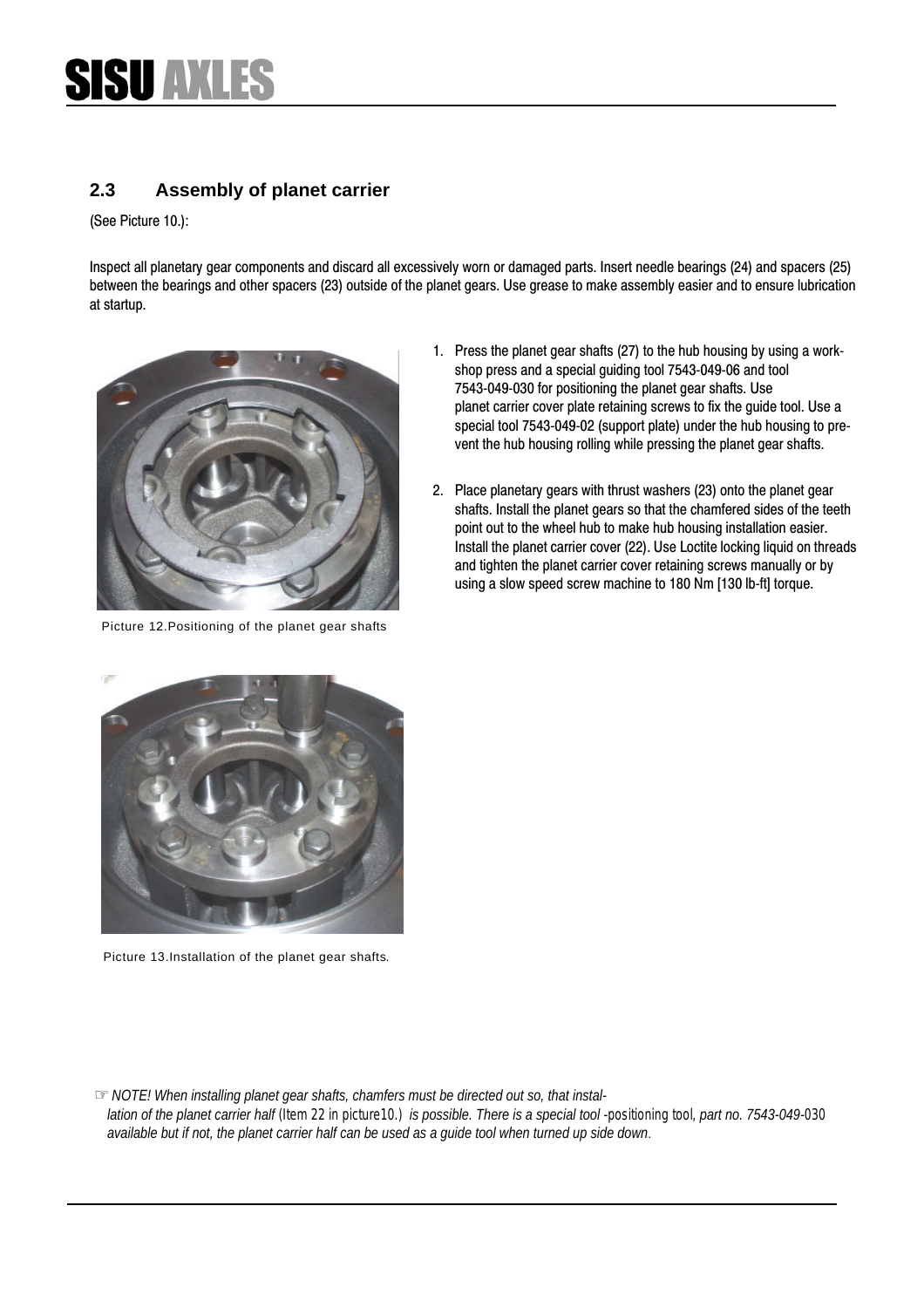

#### **2.4 Installation of planetary gear hub**

(See Picture 10.):

Install the assembled planetary gear hub. Replace always the o-ring (28) before hub installation. Rotate the hub housing back and forth a little so that all the gears engage allowing you to slide the hub housing in to place. Tighten the hub housing retaining screws (7) to 40 Nm [30 lb-ft] torque. Always replace seal rings (30 and 32) when re-installing the plugs.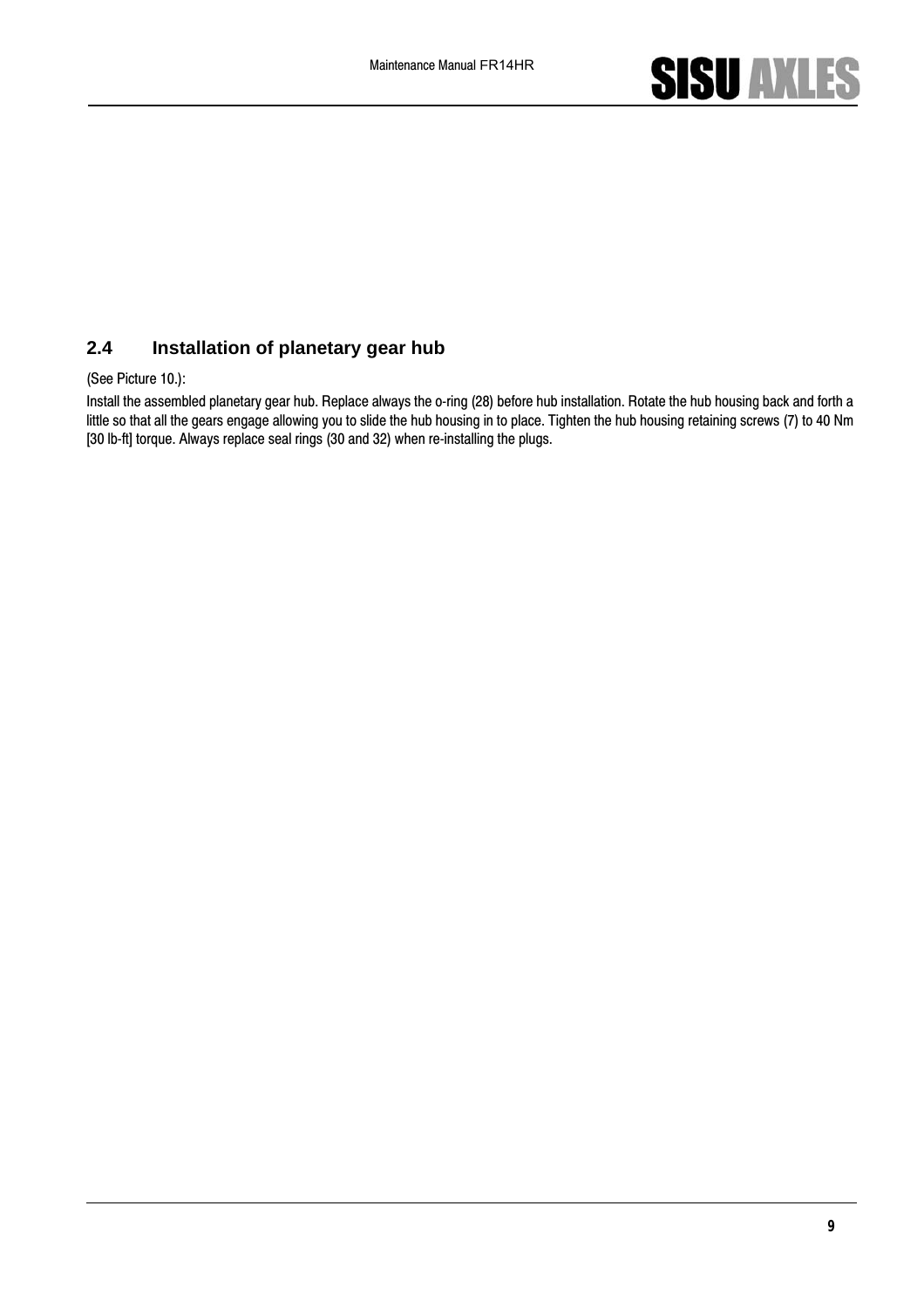### **3 LUBRICATION**

Grease quality for grease lubricationNLGI 2 - Mobil Grease MP or comparable Drive gear oil quality API GL - 5; use of the synthetic oil is permitted too.

Viscosity according to prevailing ambient

temperature as shown on the accompanying table



Picture 14. Oil grades in various ambient operation temperatures

### **3.1 Planetary wheel hub oils**



Picture15. Wheel hub housing oil level plug (upper one).

#### **3.1.1 Filing volume**

| Planetary wheel hubs, each  | 1.4 liters | 3 pints   |
|-----------------------------|------------|-----------|
| Non driven wheel hubs, each | 1,8 litres | 3,8 pints |

- 1. Rotate the wheel hub until the oil drain plug is in most low position.
- 2. Oil level in the wheel hub housing must be at the level of the check plug opening.
- 3. Fill approx. 1,4 liter (3 U.S. pints) recommended oil. Check the differential oil level afterwards.
- 4. Tighten oil level plug and oil drain plug to 50...70 Nm [37...52 lb-ft] torque